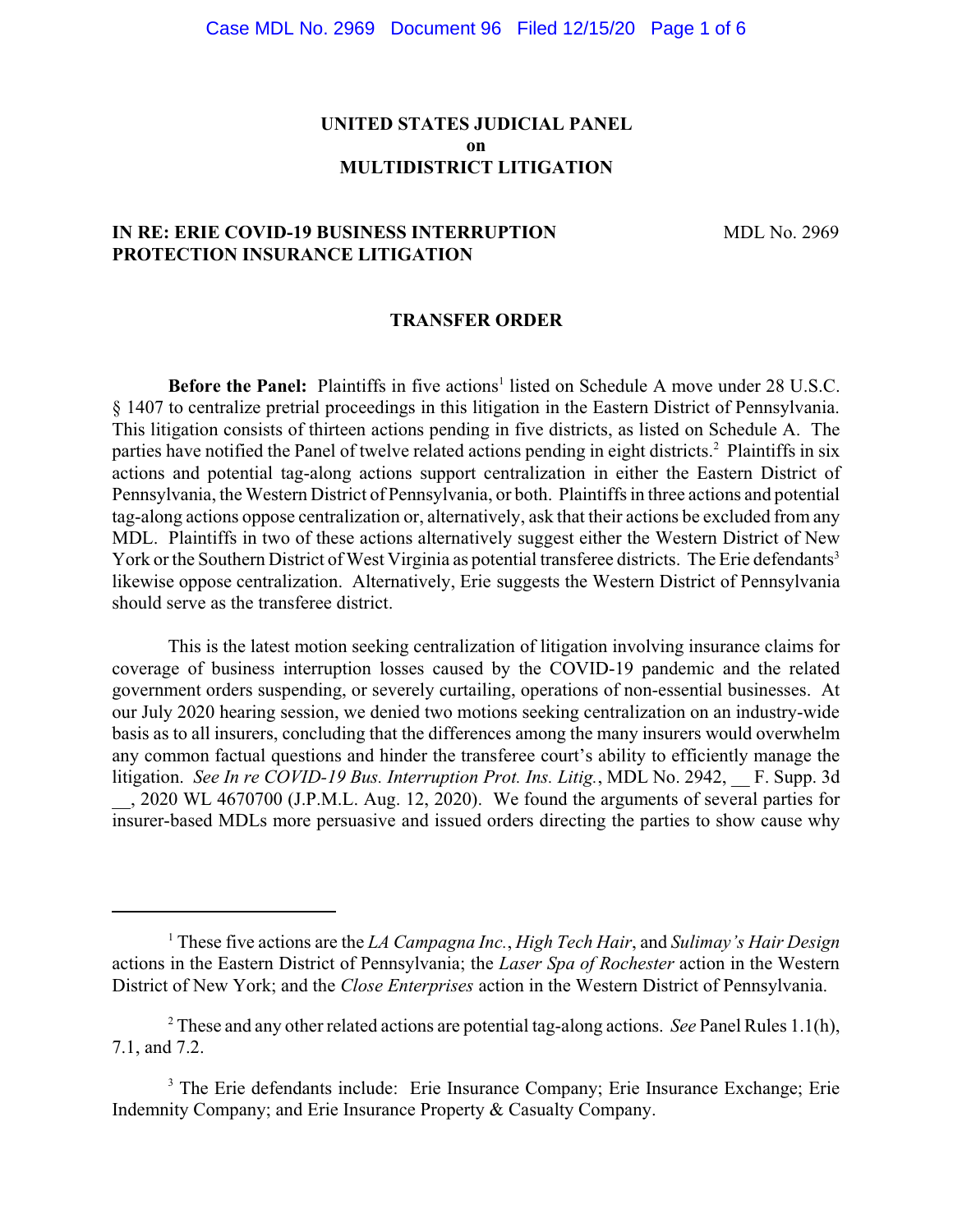-2-

actions against certain insurers should not be centralized.<sup>4</sup> *Id.* at \*3.

At our September 2020 hearing session, we considered show cause orders with respect to five insurers. With respect to Lloyd's of London, we denied centralization because the structure of the London market would complicate pretrial management and likely would lead to the MDL expanding to encompass other insurers who participated in this market. *See In re Certain Underwriters at Lloyd's, London, COVID-19 Bus. Interruption Prot. Ins. Litig.*, MDL No. 2961, \_\_ F. Supp. 3d \_\_, 2020 WL 5887416, at \*2 (J.P.M.L. Oct. 2, 2020). We also denied centralization with respect to Cincinnati Insurance Company, The Hartford, and Travelers, though those litigations presented "a close question." *In re Cincinnati Ins. Co. COVID-19 Bus. Interruption Prot. Ins. Litig.*, MDL No. 2962, F. Supp. 3d . 2020 WL 5884791, at \*1 (J.P.M.L. Oct. 2, 2020). We found that the actions presented "common legal and factual questions that could, in other circumstances, support centralization." *Id.* We concluded, though, that the actions could more timely be resolved in the transferor courts because centralization would require the time-consuming establishment of a pretrial structure to account for the many different state insurance laws, closure orders, and policy variations presented by the actions. *Id.* at \*2; *In re Hartford COVID-19 Bus. Interruption Prot. Ins. Litig.*, MDL No. 2963, \_\_ F. Supp. 3d \_\_, 2020 WL 5884782, at \*2–3 (J.P.M.L. Oct. 2, 2020); *In re Travelers COVID-19 Bus. Interruption Prot. Ins. Litig.*, MDL No. 2965, \_\_ F. Supp. 3d \_\_, 2020 WL 5884785, at \*1–2 (J.P.M.L. Oct. 2, 2020).

In contrast, centralization of the fifth show cause litigation—involving Society Insurance Company—was warranted. *See In re Society Ins. Co. COVID-19 Bus. Interruption Prot. Ins. Litig.*, MDL No. 2964, F. Supp. 3d . 2020 WL 5887444 (J.P.M.L. Oct. 2, 2020). Society's status as a regional insurer operating in only six states was a critical factor, as it meant the transferee judge would be tasked with a more manageable litigation than an MDL with a potentially nationwide scope. *Id.* at \*2. Whether the Erie litigation is sufficiently similar to the Society litigation to merit centralization is the focus of much of the parties' arguments on the present motion.

After considering the arguments of counsel,<sup>5</sup> we conclude that centralization of the Erie actions listed on Schedule A will serve the convenience of the parties and witnesses and further the just and efficient conduct of this litigation. Erie is a regional carrier that operates in a somewhat

<sup>4</sup> Movants here sought reconsideration of our order denying industry-wide centralization in MDL No. 2942, seeking a show cause order as to actions involving the Erie defendants. We denied this motion because the window for briefing an additional docket before the September 2020 hearing session had closed. *See In re COVID-19 Bus. Interruption Prot. Ins. Litig.*, MDL No. 2942 (J.P.M.L. Aug. 21, 2020), ECF No. 779. The present motion was filed shortly thereafter.

 $<sup>5</sup>$  In light of the concerns about the spread of COVID-19 virus (coronavirus), the Panel heard</sup> oral argument by videoconference at its hearing session of December 3, 2020. *See* Suppl. Notice of Hearing Session, MDL No. 2969 (J.P.M.L. Nov. 16, 2020), ECF No. 87.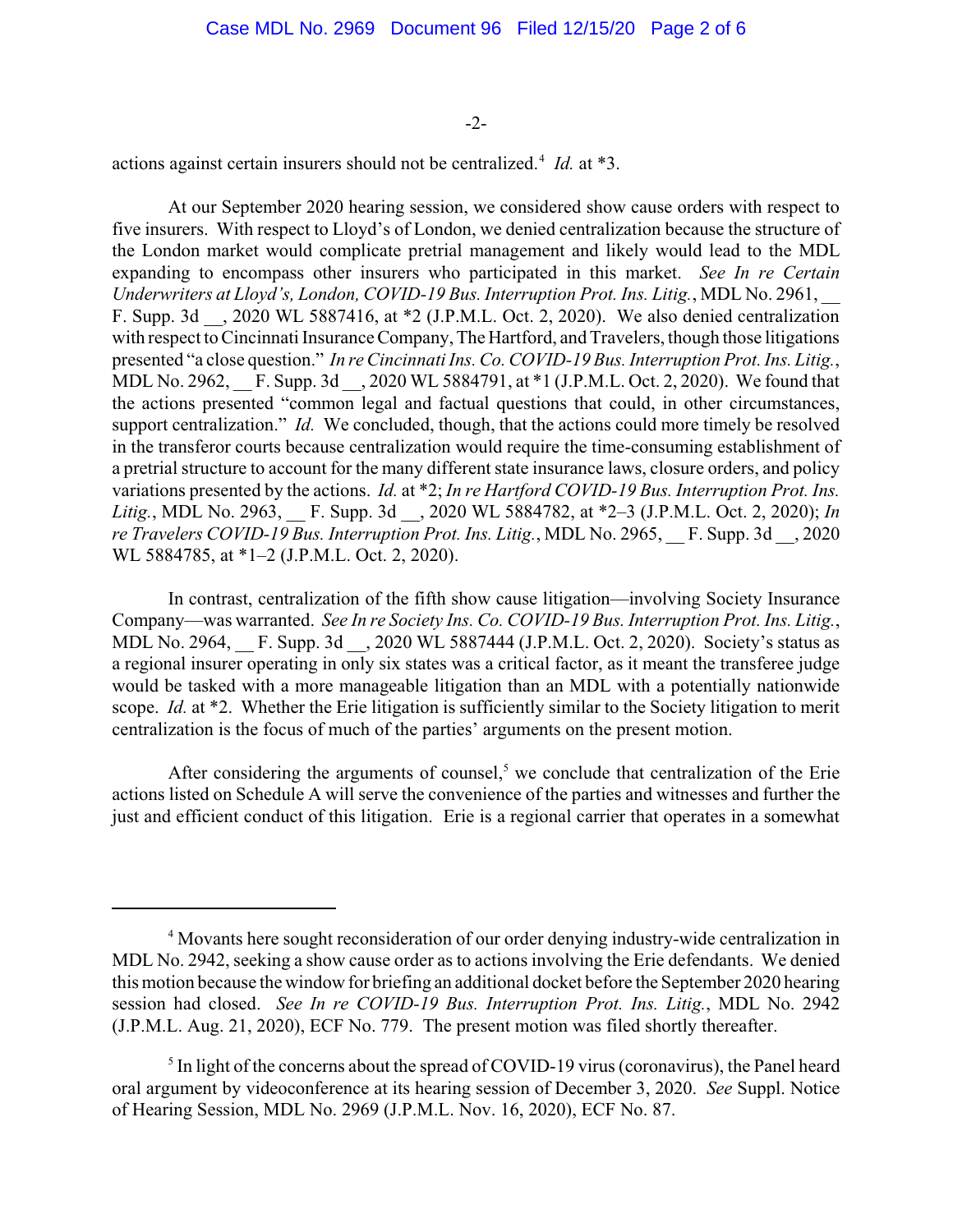-3-

larger geographic area than Society, encompassing thirteen jurisdictions.<sup>6</sup> Policyholders bring individual and putative nationwide and statewide class actions against Erie. These actions share common factual allegations that Erie wrongfully denied policyholders' claims for business interruption protection insurance. Plaintiffs contend that Erie preemptively decided to deny their claims, which are brought under various property insurance policies that, depending on the provisions plaintiff has purchased, provide: (1) business income coverage, (2) civil authority coverage, and (3) extra expense coverage. The actions therefore will require an assessment of whether COVID-19 caused any "loss" or "damage" to property, and whether any of Erie's policy exclusions apply to preclude plaintiffs' claims. If discovery of Erie regarding the drafting and interpretation of it policies is needed, it will be common to all actions. Thus, these actions present common factual and legal questions that support centralization.

In addition to requiring common factual questions, Section 1407 also requires that centralization promote the just and efficient conduct of the actions. As we noted in the prior business interruption protection insurance dockets, this litigation demands efficiency. Many plaintiffs are on the brink of bankruptcy as a result of business lost due to the COVID-19 pandemic and the government closure orders. The most pressing question before us in these business interruption protection insurance cases, then, is whether centralization presents the most efficient means of advancing these actions towards resolution. As with the Society litigation, we find that centralization offers the most efficient route to resolution. There are 25 total actions pending in six states and the District of Columbia. At most, this litigation will expand to encompass six additional states. Furthermore, it appears that Erie employs a small number of substantially similar policies—the only difference among the policies that Erie identified in its briefing and oral argument is that some policies include a virus exclusion, while others do not. This suggests to us that this litigation presents a manageable controversy that can be best streamlined by proceeding before a single judge.

Erie argues that centralization is not appropriate because the actions involve different claims and different types of business. The presence of additional or differing legal theories is not significant, however, when the actions arise from a common factual core. *See In re Oxycontin Antitrust Litig.*, 542 F. Supp. 2d 1359, 1360 (J.P.M.L. 2008). Likewise, Section 1407 does not require a complete identity or even majority of common factual and legal issues as a prerequisite to transfer. *See In re Satyam Computer Servs., Ltd., Sec. Litig.*, 712 F. Supp. 2d 1381, 1382 (J.P.M.L. 2010).

The opposing plaintiffs additionally argue that centralization is not appropriate because the actions likely will involve primarily legal questions. It is possible that plaintiffs' claims can be decided on motions to dismiss without need for discovery into, for example, the drafting of the policies at issue or epidemiological modeling of the spread of COVID-19. But centralization may be warranted even where common questions oflaw are prominent, as long as common factual issues

 $6$  These jurisdictions include the District of Columbia, Illinois, Indiana, Kentucky, Maryland, New York, North Carolina, Ohio, Pennsylvania, Tennessee, Virginia, West Virginia, and Wisconsin.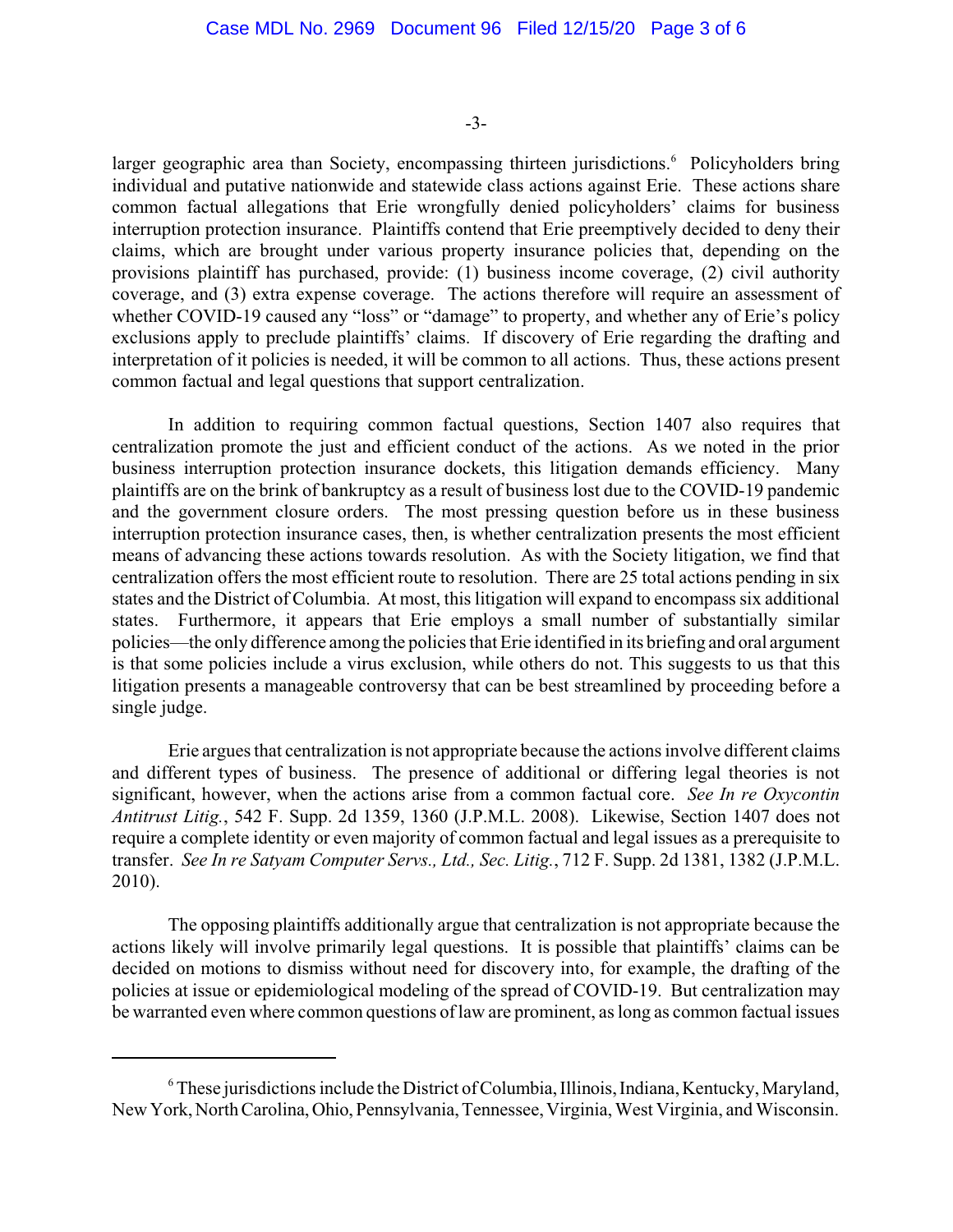-4-

are present. In such cases, "[t]he Panel must determine the extent of the common factual issues and the likelihood that centralized pretrial proceedings will create important efficiencies, avoid inconsistent rulings, and result in the overall fairer adjudication of the litigation for the benefit of all involved parties." *In re Polar Bear Endangered Species Act Listing & § 4(d) Rule Litig.*, 588 F. Supp. 2d 1376, 1377(J.P.M.L. 2008). Here, significant factual questions exist among the actions, and centralization will create substantial efficiencies for the parties and the courts.

All opponents of centralization argue that, should plaintiffs' claims survive dispositive rulings on policy interpretation questions, discovery will be plaintiff- and property-specific. There may be, by necessity, some unique aspects of each case. Were this litigation larger in geographic scope and if it involved more state laws, this might be a more persuasive argument because the transferee judge would be tasked with managing a much more complicated litigation. As with the Society litigation, what sets this litigation apart from others in which we have denied centralization is the defined geographical scope of these actions, which implicates only thirteen jurisdictions. The transferee judge can employ any number of pretrial techniques—including establishing state-specific tracks and selecting certain already-briefed motions in individual cases as bellwether motions—to manage any differences that the Erie actions present.

The opposing parties also assert that informal coordination among the parties and courts is preferable to formal centralization. We do not view alternatives to centralization to be an adequate substitute for an MDL here. There are more than two dozen cases brought by diverse counsel before twenty judges, which makes coordination difficult. While a few actions have been transferred to the Western District of Pennsylvania by stipulation of the parties, Section 1404 does not offer a reasonable prospect of eliminating the multidistrict nature of this litigation.

We are persuaded that the Western District of Pennsylvania is an appropriate transferee district. Both plaintiffs and defendants, either in the first instance or in the alternative, suggest this district to oversee this litigation. The Western District of Pennsylvania is the clear center of gravity for this litigation, as the Erie defendants are headquartered there and a sizeable number of actions are pending there. Additionally, Pittsburgh represents an accessible forum with the capacity to efficiently manage these cases. We are confident that the Honorable Mark R. Hornak, who has not yet had the opportunity to preside over an MDL, will steer this litigation on a prudent and expeditious course.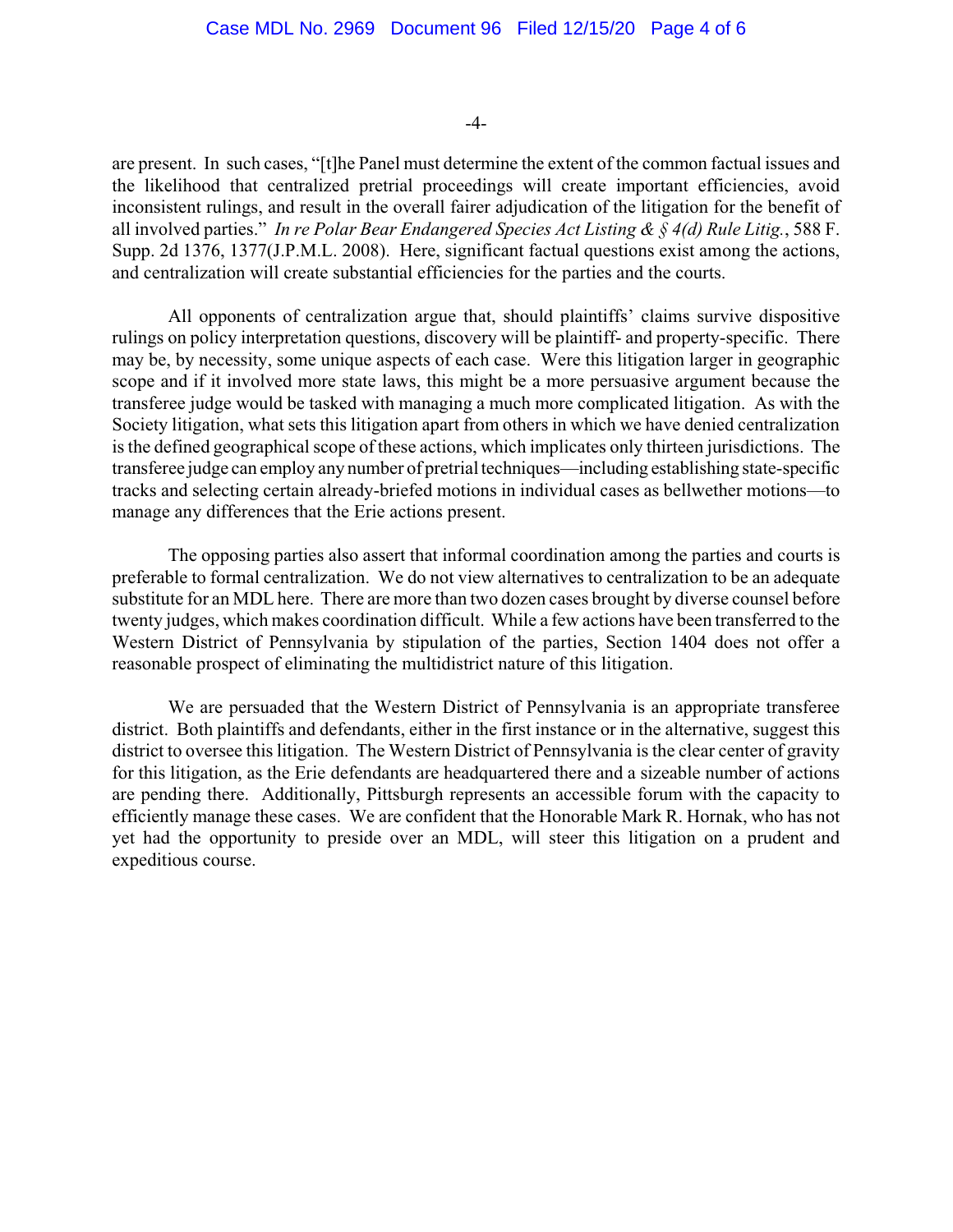-5-

IT IS THEREFORE ORDERED that the actions listed on Schedule A and pending outside the Western District of Pennsylvania are transferred to the Western District of Pennsylvania and, with the consent of that court, assigned to the Honorable Mark R. Hornak for coordinated or consolidated pretrial proceedings with the actions pending there and listed on Schedule A.

# PANEL ON MULTIDISTRICT LITIGATION

garen g. Caldwell

Karen K. Caldwell Chair

Matthew F. Kennelly David C. Norton Roger T. Benitez Dale A. Kimball

Catherine D. Perry Nathaniel M. Gorton